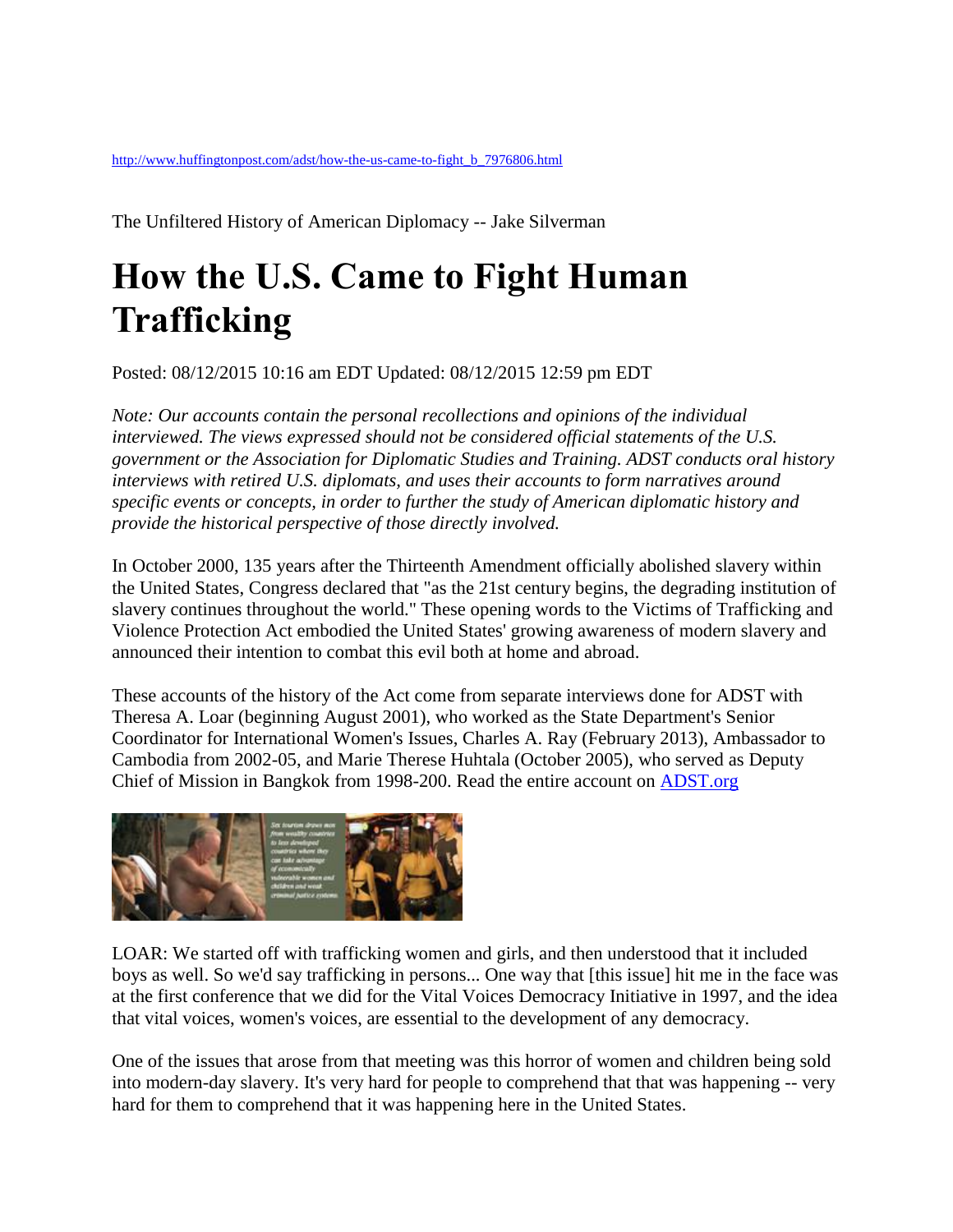We now know there are some 50,000 people a year who are sold and end up in slavery-like conditions in the United States, and that's on farms, in factories, in private homes, in brothels and in the sex industry. They come from all over the world, and it's based on economic hardship. Women are lured from their home countries and children are pushed out by their families because of the extreme economic conditions that they face...

So we developed [this concept] of prevention, protection and prosecution, and that became sort of the base for the policies and programs that we developed and ultimately of the law that was passed in the year 2000: the Victims of Trafficking and Violence Protection Act of 2000.

We had some interest from Capitol Hill. Congressman Chris Smith from New Jersey was a tremendous advocate on behalf of trafficked women. We worked closely with them to be sure that it wasn't just sex trafficking which was addressed because the traffickers, these criminal networks, did not select people only to work in brothels.

They would go into a village in India, for example, and they would assure the parents that their young adult children from 10 to 16 would be well taken care of. Then they would whisk them out of the country and subject them to horrific human rights violations. Some would work in rug factories, some would work on farms, and some would work in brothels.

[First Lady] Hillary Clinton was a tremendous advocate for this in that she would, on her overseas trips, try to call attention to the issue. One of those countries...was Thailand in 1997. She went to Chiang Mai in the north and met with families where the girls had come back, girls who had been lured into trafficking.



Of course it's a horrible issue in Thailand. And, there are so many young women, girls and children, actually from Burma, who were sold into slavery. We were trying to show models of these reintegration programs that worked, where the girls had a little further education beyond the compulsory age of education.

There was a protocol being developed under the Organized Crime and Drug Control part of the United Nations [UNODC]. It was a convention on organized criminal activity and there was one part having to do with a protocol on trafficking that the U.S. proposed.

This was in 1999. Our position as a government was to try to get other countries on board with the prevention, protection, and prosecution agenda. It was interesting that a number of countries (China for one, and Russia) who don't particularly care about fighting organized crime and don't really care too much about human rights were very concerned about trafficking because their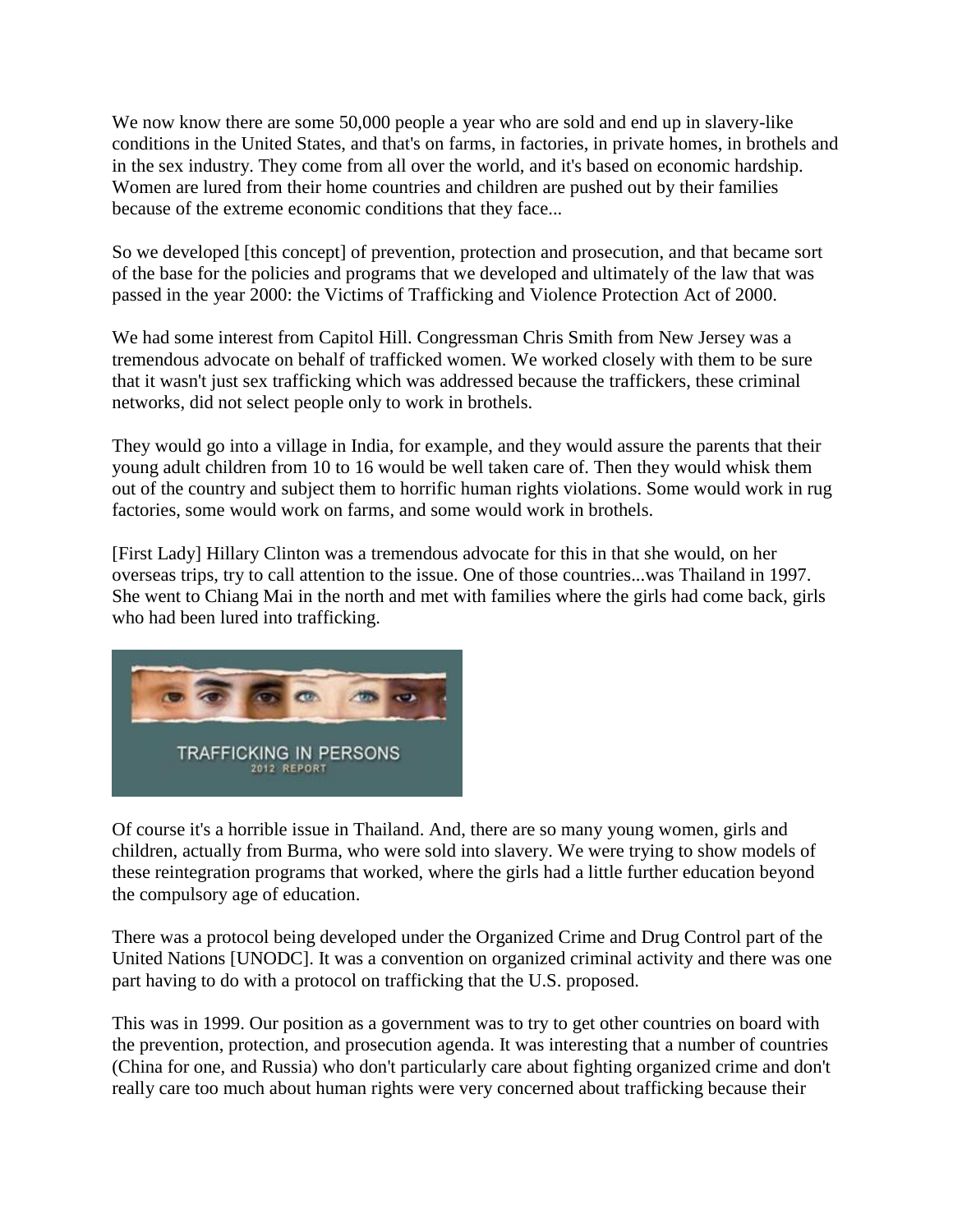own citizens, especially the younger generation, were very affected by this. They felt that they had to respond in some way...

In the middle of all this, there was some alliance that developed between the extreme right in the United States and the extreme left, who decided to come together to make this instrument an instrument against prostitution and to end prostitution in all forms. It is illegal here in the United States, so as a government, of course, that was our point of view.

However, there were some who thought this would be a really great time to make the point that prostitution was bad, and that we should end prostitution. And there were groups who decided to come together and said very openly and directly that the administration's point of view at this meeting is that if you're not going to end prostitution, you're really promoting it, and you're supporting it.

And that bizarre, ridiculous, outlandish statement became a political attack against Hillary Clinton...The New York Post, which is not known for its unbiased point of view, did a headline [ed. by Brian Blomquist] called ["Hillary's Hooker Panel.](http://nypost.com/2000/01/08/hooker-panel-puts-first-lady-on-the-spot/)" This referred to the [President's] Interagency Council on Women, and listed Anita Botti, Steve Warnath and me as those on Hillary's hooker panel, who were promoting prostitution.

Trafficking people into slavery denies them of their basic human rights. And we, as a country, have to stand up against it and treat people who were trafficked in the United States as victims and provide them with refugee services and help them. We have to aid in the prosecution of their traffickers. The United States has a responsibility to help countries around the world address this issue, to help them with prevention, protection, and prosecution. That's what the law says.

RAY: I got permission and money from the Department to try and build the capacity of the Cambodians to deal with sex trafficking. And, the real issue that everyone I think thought would have been difficult was to get them interested in doing something, which actually turned out not to be as hard as people thought. I approached the interior minister and asked him, "Do you as a grandfather want your granddaughters and your grandsons to grow up in a country where they could be snatched off the streets and, and sold into prostitution?" What grandfather is going to say no to that question?

I got the OK from tge director general of police, who was a complete crook. For some reason he liked me. I've never figured it out. For some reason really bad people seem to like me. But he supported it, and that's what matters. They actually organized a special unit of the police, which was commanded by a woman whose sole job was to do anti-trafficking.

And I got International Justice Mission (IJM), which is a sort of a faith-based NGO made up of former cops and prosecutors who specialize in anti-trafficking activities. And they came out and worked with this unit and with the Cambodians. I remember the first raid they conducted with the Cambodian Police. They found two girls, about five years' [old] who'd been prostituted in this place...The guy from IJM who was on the raid with him said one of the Cambodian cops, a really tough, mean-looking cop, just broke down in tears when he saw it. I almost broke down in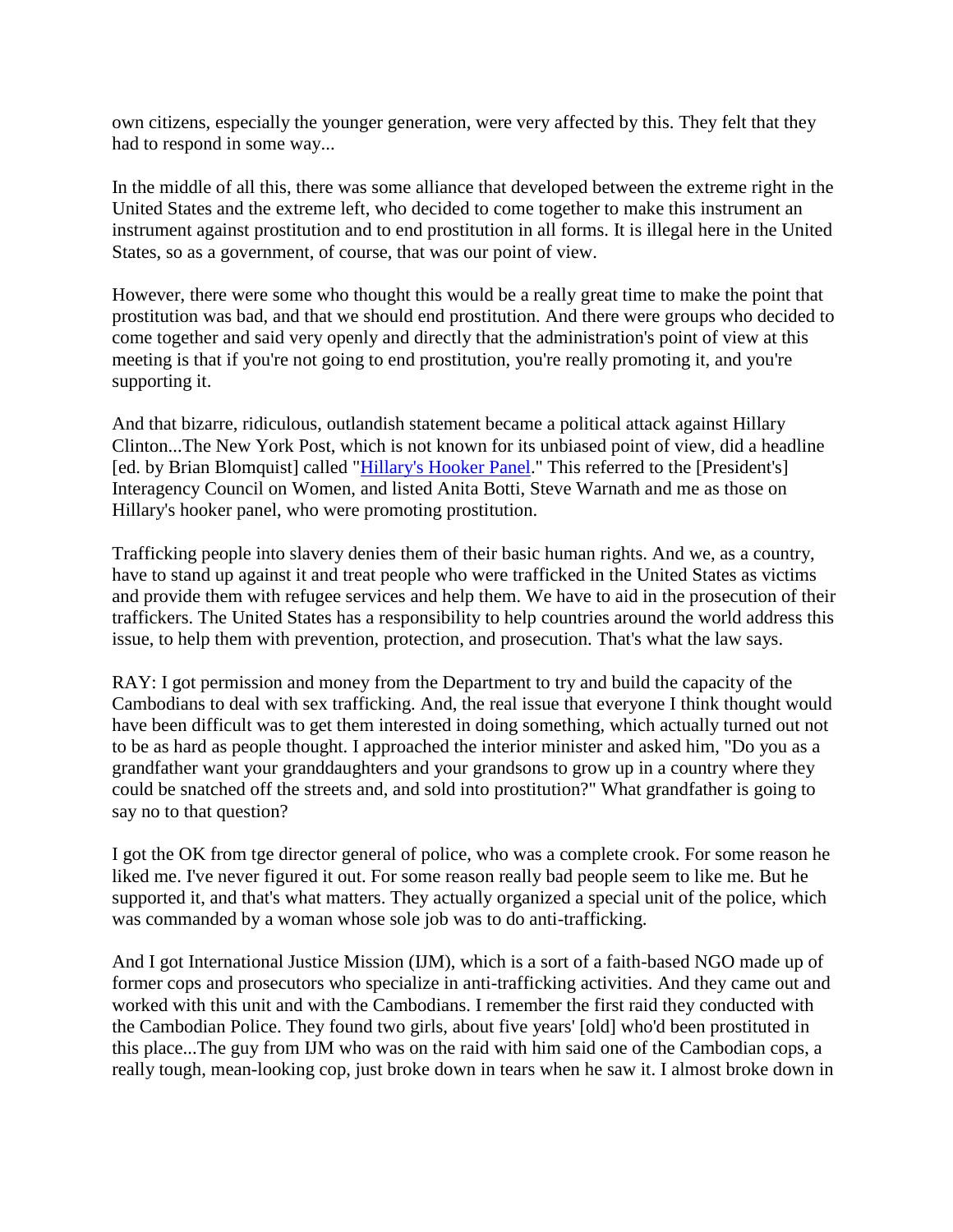tears when they told me. I mean a five-year-old servicing four or five male customers a day is hard for ordinary people to wrap their minds around...



HUHTALA: I think increasingly Thailand was beginning to see their position as kind of independent of the United States. They are one of the founding members of the Association of Southeast Asian Nations, ASEAN, and they were playing a leading role there. Again the relationship with Burma was a huge problem for them and a complex one. They were concerned about illegal workers, refugees, and drugs coming across the border and increasingly they were focusing on the problem of human trafficking, which had become a major issue for the United States as well. Many, many hill tribe and Burmese young women were trafficked into Thailand and sold into brothels. This was and is a huge problem.

It's a complex issue. Many girls from poor families in the northeastern part of Thailand grow up believing that they owe their parents, they have to pay their parents back for having given birth to them. Young men can go out and get jobs, but what kind of job can a young girl go to? A lot of them would go voluntarily into a brothel for a few years, hoping to make a bunch of money, buy their parents a house, retire at 30, and maybe marry someone nice...

It was a cultural norm that had [existed] for many, many years. That kind of semi-voluntary prostitution is quite different from recruiters going to a village of uneducated hill tribe people, buying young girls and telling their parents they were going to Bangkok to be a waitress or something but then locking them in a brothel. The latter situation is condemned by Thais as well as by the United States. Thai people are very humane and they're hugely embarrassed when it turns out that things like that are happening. In many ways they were taking a better approach to the trafficking issue than any other country in the region. They had shelters for women who had been rescued from brothels.

Senator [ed. now governor] Sam Brownback of Kansas visited Thailand in early 2001 right after the new Trafficking in Persons Act that he sponsored had been enacted. I took him around to a lot of shelters and remote villages in the North and he saw the kind of steps the Thai government was beginning to take to rescue and rehabilitate these victims of trafficking. Now it was not perfect and there was still a huge problem there.

But because Thailand at least was honest enough to admit to the problem and was taking steps to punish the perpetrators and rehabilitate the victims they've never been on what we call Tier